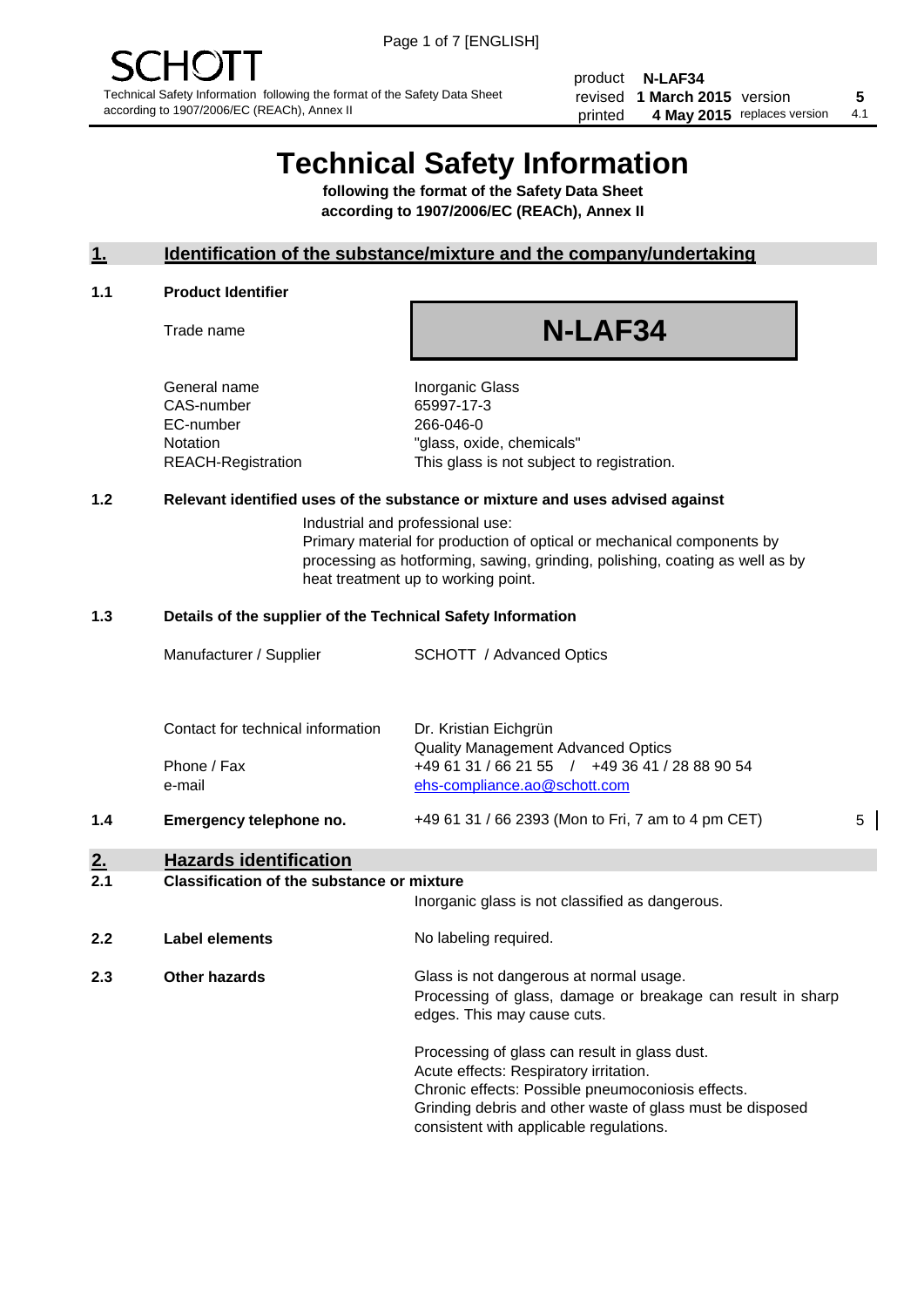#### **3. Composition/information on ingredients**

#### **3.1 Substances**

As the substance glass is not included in the candidate list of substances of very high concern, currently there are no information duties according to article 33 of REACH. However for the production of glass we may use substances, which are on the candidate list and had been included in Annex XIV of the REACH regulation or could be included in future . These powdery substances are not present as such in the final glass; they are fully integrated into the glass matrix through the melting process. Thus they loose their original characteristics. The main components are listed as additional information in chapter 16. For more information please refer to ehs-compliance.ao@schott.com.

#### **3.2 Mixtures**

Glass is classified as substance acc. to regulation (EC) No 987/2008 (amending of Reach-Reg.).

#### **4. First aid measures**

#### **4.1 Description of first aid measures**

| <b>General information</b> | Glass is no hazardous substance. The following information<br>refer to glass dust and glass splinter which may result from<br>processing or breakage. |
|----------------------------|-------------------------------------------------------------------------------------------------------------------------------------------------------|
| <b>After inhalation</b>    | Supply fresh air; consult doctor in case of complaints                                                                                                |
| After skin contact         | Normally not dangerous.                                                                                                                               |
|                            | Consult doctor in case of complaints.                                                                                                                 |
| After eye contact          | Rinse under running water.                                                                                                                            |
|                            | Consult doctor in case of complaints.                                                                                                                 |
| <b>After swallowing</b>    | Consult doctor                                                                                                                                        |

#### **4.2 Most important symptoms and effects, both acute and delayed**

none known

**4.3 Indication of immediate medical attention and special treatment needed** 

|     |                                                                     | none                           |
|-----|---------------------------------------------------------------------|--------------------------------|
| 5.  | <b>Fire fighting measures</b>                                       |                                |
| 5.1 | <b>Extinguishing media</b>                                          | no requirements                |
| 5.2 | Special hazards arising from the substance or mixture               | none. Glass is noncombustible. |
| 5.3 | <b>Advice for firefighters</b>                                      | none                           |
| 6.  | <b>Accidental release measures</b>                                  |                                |
| 6.1 | Personal precautions, protective equipment and emergency procedures |                                |
|     |                                                                     | none                           |
| 6.2 | <b>Environmental Precautions</b>                                    | none                           |
| 6.3 | Methods and material for containment and cleaning up                | none                           |
| 6.4 | Reference to other sections                                         | none                           |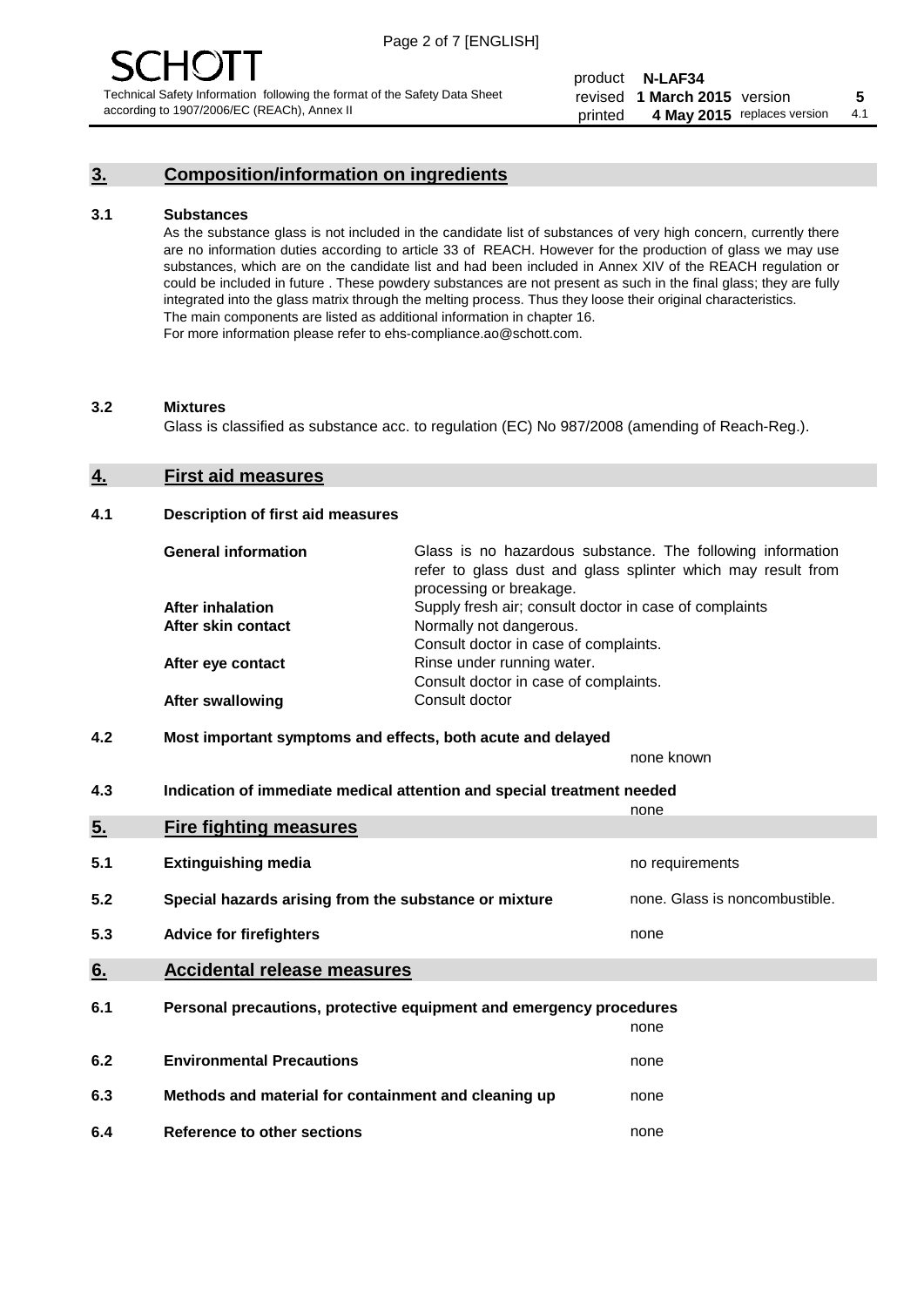

product **N-LAF34** revised **5 1 March 2015** version printed 4 May 2015 replaces version 4.1

| $\underline{\mathbf{7}}$ . | <b>Handling and storage</b>                                                                                      |                                                                                                                                                                                                                                                                                                                                                                                                                                                                                                                                                                                                |
|----------------------------|------------------------------------------------------------------------------------------------------------------|------------------------------------------------------------------------------------------------------------------------------------------------------------------------------------------------------------------------------------------------------------------------------------------------------------------------------------------------------------------------------------------------------------------------------------------------------------------------------------------------------------------------------------------------------------------------------------------------|
| 7.1                        | <b>Precautions for safe handling</b>                                                                             | Avoid breakage because of injury risk by sharp edges.                                                                                                                                                                                                                                                                                                                                                                                                                                                                                                                                          |
| 7.2                        | Conditions for safe storage, including any incompatibilities                                                     | Store in dry environment. Avoid excessive humidity.                                                                                                                                                                                                                                                                                                                                                                                                                                                                                                                                            |
| 7.3                        | Specific end use(s)                                                                                              | see section 1.2                                                                                                                                                                                                                                                                                                                                                                                                                                                                                                                                                                                |
| <u>8.</u>                  | <b>Exposure controls / personal protection</b>                                                                   |                                                                                                                                                                                                                                                                                                                                                                                                                                                                                                                                                                                                |
| 8.1                        | <b>Control parameters</b><br>Regulation<br>Value<br>0,3 mg / $m3$<br>peak limit<br>no information<br>teratogenic | In case of dust formation, declaration for FUSED SILICA, CAS-No: 60676-86-0<br>TRGS 900 - GERMAN OCCUPATIONAL EXPOSURE LIMIT VALUES (01/2006)<br>(EXPOSURE LIMIT VALUE) with reference to the respirable fraction.<br>There is no reason to fear a risk of damage to the developing embryo<br>or foetus when limit value is adhered to                                                                                                                                                                                                                                                         |
| 8.2                        | <b>Exposure controls</b><br>in general.<br><b>Respiratory Protection</b>                                         | Technical measures and appropriate work processes have higher priority than personal<br>protective equipment. Provide adequate ventilation by local exhaust ventilation or ventilation<br>Adequate assessment tools for verification of effectivity of the protective measures includes<br>methods of measurements as described in "Technischen Regeln for Gefahrstoffe (TRGS) 402.<br>Technical measure: wet grinding/processing, avoid dust<br>formation.<br>If glass dust or particulates are above the national exposure<br>limits use a national approved respirator for dust and fibers. |
|                            | <b>Hand Protection</b>                                                                                           | Use protective gloves and safety wristbands for protection<br>against cut injuries.                                                                                                                                                                                                                                                                                                                                                                                                                                                                                                            |
|                            | Eye Protection                                                                                                   | Use industrial safety glasses that meet national standards.                                                                                                                                                                                                                                                                                                                                                                                                                                                                                                                                    |
|                            | <b>Personnel Protection</b>                                                                                      | Use safety skirting for protection from sharp edges.<br>Wear safety shoes.                                                                                                                                                                                                                                                                                                                                                                                                                                                                                                                     |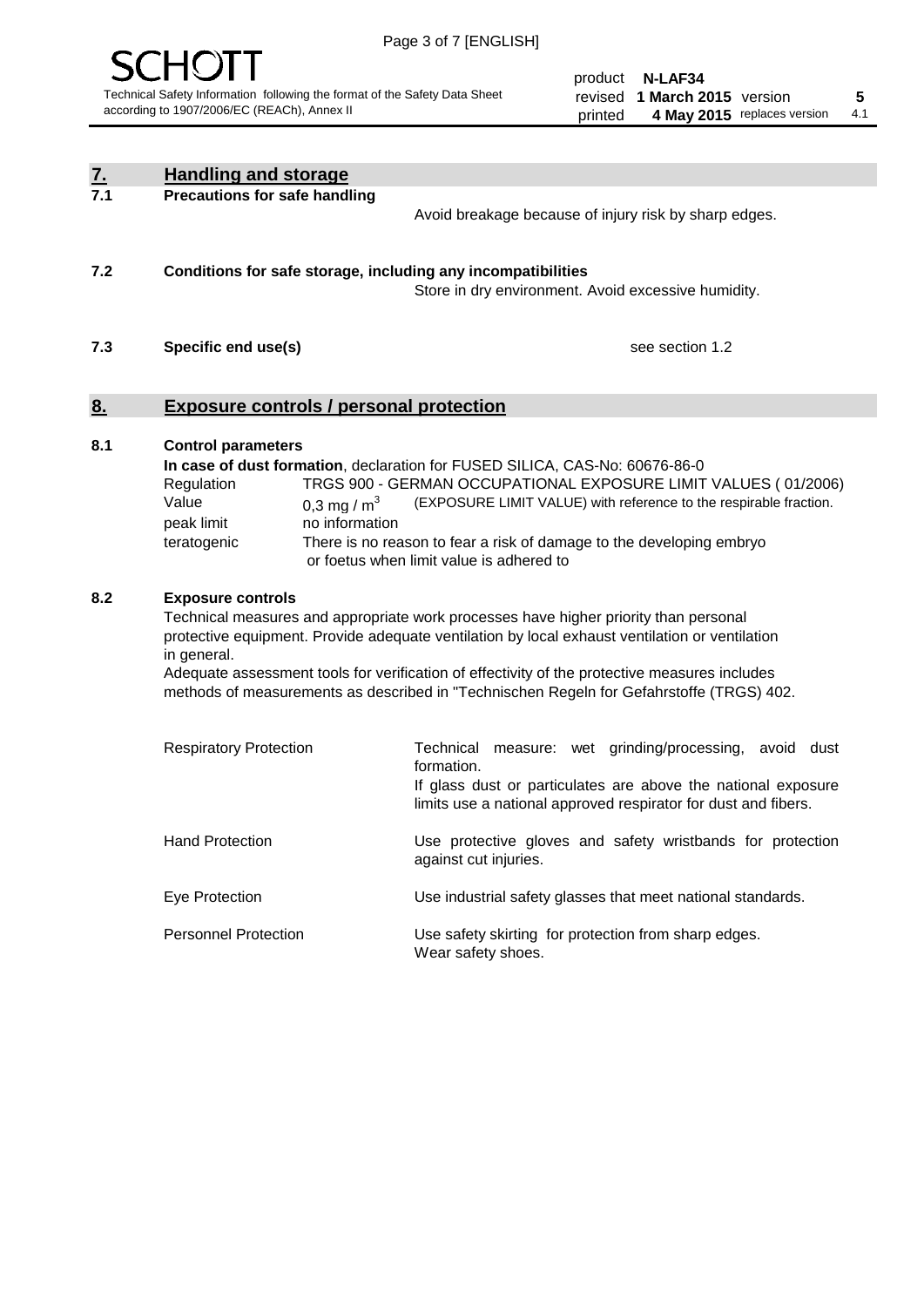#### **9. Physical and chemical properties**

#### **9.1 Information on basic physical and chemical properties**

|     | Appearance                            |                                                    |
|-----|---------------------------------------|----------------------------------------------------|
|     | <b>Physical state</b>                 | solid                                              |
|     | <b>Colour</b>                         | transparent or coloured                            |
|     | <b>Odour</b>                          | odourless                                          |
|     | pH-value                              | not applicable                                     |
|     | Boilling point/boilling range         | not applicable                                     |
|     | Melting point/melting range           | 668 °C                                             |
|     |                                       | Transformation temperature according to ISO 7884-8 |
|     | <b>Flashpoint</b>                     | not combustible                                    |
|     | <b>Combustibility</b>                 | not combustible                                    |
|     | Ignition temperature                  | none                                               |
|     | <b>Auto flammability</b>              | none                                               |
|     | Danger of explosion                   | none                                               |
|     | <b>Explosive limits upper / lower</b> | none                                               |
|     | <b>Oxidizing characteristics</b>      | none                                               |
|     | Vapour pressure                       | not applicable                                     |
|     | Density (20 °C)                       | $4,24$ g/ccm                                       |
|     | <b>Water solubility</b>               | not applicable                                     |
|     | <b>Fat solubility</b>                 | not applicable                                     |
|     | n-octanol-water partition coefficient | not applicable                                     |
|     | <b>Other information</b>              | none                                               |
| 9.2 | <b>Other information</b>              | none                                               |

#### **10. Stability and Reactivity**

#### **10.1 Reactivity**

Glass is a stable material. Glass is inert to many chemicals, but may react to hot, strong alkaline solutions and with hydrofluoric, fluorosilicic and phosphoric acids. When heated to temperatures above the melting point, metal oxide fumes may be emitted.

Glass is an amorphous, inorganic, usually transparent or translucent substance consisting of a mixture of silicates or sometimes borates or phosphates as glass formers. With additions of modifiers a melt is produced at high temperatures, that cools to a solid state without crystallization.

#### **10.2 Chemical stability**

Glass is stable at normal environmental conditions.

**10.3 Possibility of hazardous reactions** 

No hazardous reactions at intended use.

| 10.4 | <b>Conditions to avoid</b>       | see section 10.1 |
|------|----------------------------------|------------------|
| 10.5 | Incompatible materials           | see section 10.1 |
| 10.6 | Hazardous decomposition products | see section 10.1 |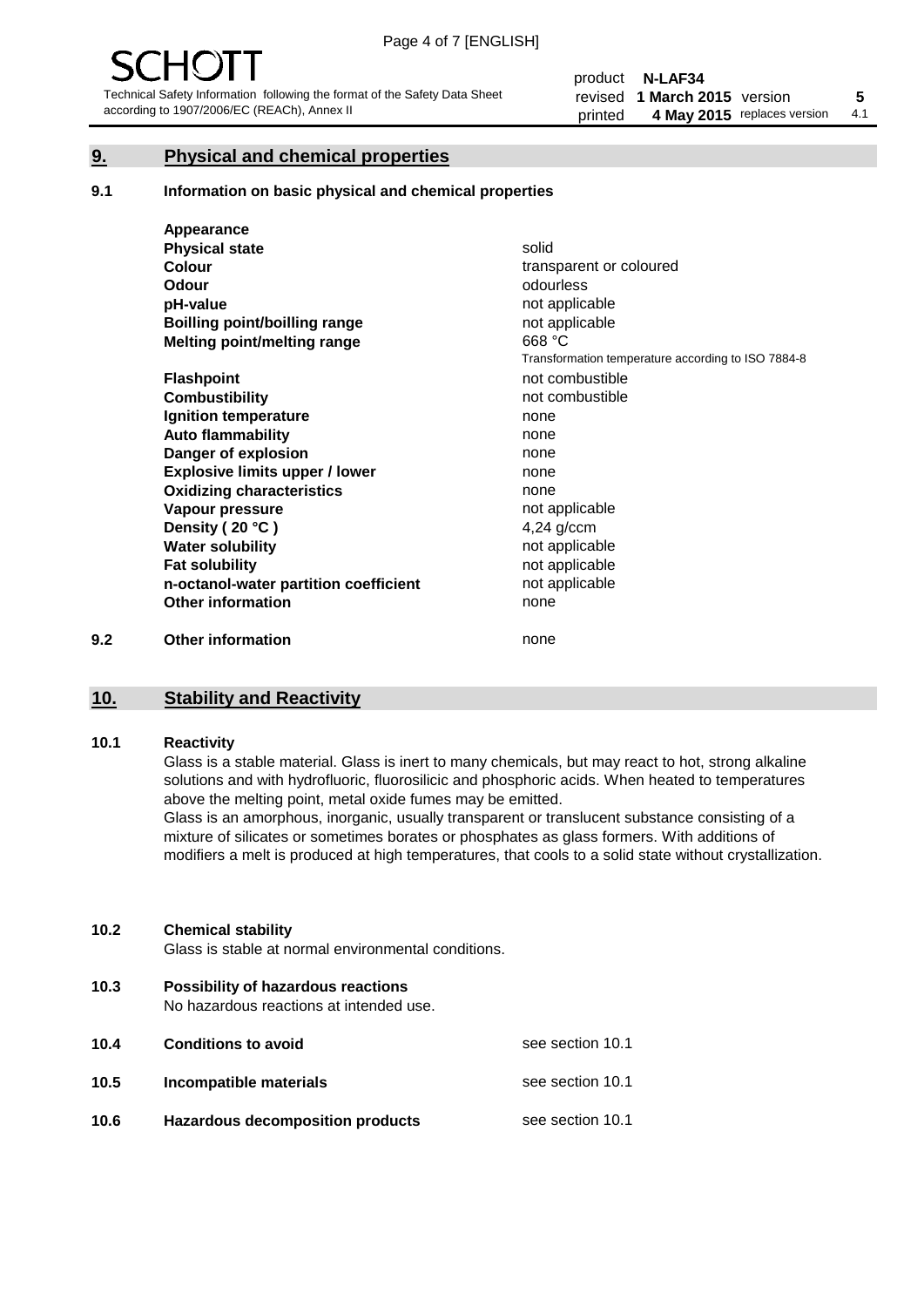

#### **11. Toxicological information**

**11.1 Information on toxicological effects** Toxicological data are not available.

## **12. Ecological information**

- **12.1 Toxicity**
- **12.2 Persistence and degradability**
- **12.3 Bioaccumulative potential**
- **12.4 Mobility in soil**
- **12.5 Results of PBT and vPvB assessment**
- **12.6 Other adverse effects**

#### **13. Disposal considerations**

**13.1 Waste treatment methods**

| Disposal according to local regulations |
|-----------------------------------------|
|                                         |

unknown unknown unknown unknown

unknown unknown

| <u>14.</u> | <b>Transport information</b>                                            |                     |
|------------|-------------------------------------------------------------------------|---------------------|
| 14.1       | <b>UN Number</b>                                                        | no requirements     |
| 14.2       | <b>UN Proper Shipping Name</b>                                          | no requirements     |
| 14.3       | <b>Transport hazard class(es)</b>                                       | no requirements     |
| 14.4       | Packing group                                                           | no requirements     |
| 14.5       | <b>Environmental hazards</b>                                            | no requirements     |
| 14.6       | Special precautions for user                                            | see sections 6 to 8 |
| 14.7       | Transport in bulk according to Annex II of MARPOL73/78 and the IBC Code |                     |
|            |                                                                         | no requirements     |

#### **15. Regulatory information**

#### **15.1 Safety, health and environmental regulations/legislation specific for the substance or mixture**

**REACH** Under REACH glass is classified as a "Substance". According to Appendix V Number 11 of the REACh regulation glass is exempted from registration if specified conditions are met. SCHOTT AG, Advanced Optics has examined this conditions for its products. This glass is not subject to registration.

**RoHS** This glass does not contain - according to our knowledge - materials in concentrations, whose placing on the market is forbidden in accordance to the current requirements of the European Directive 2011/65/EU.

#### **United Nations Globally Harmonized System (UN-GHS) related to safety information.**

This information considers also the requirements of the UN-GHS related to safety information.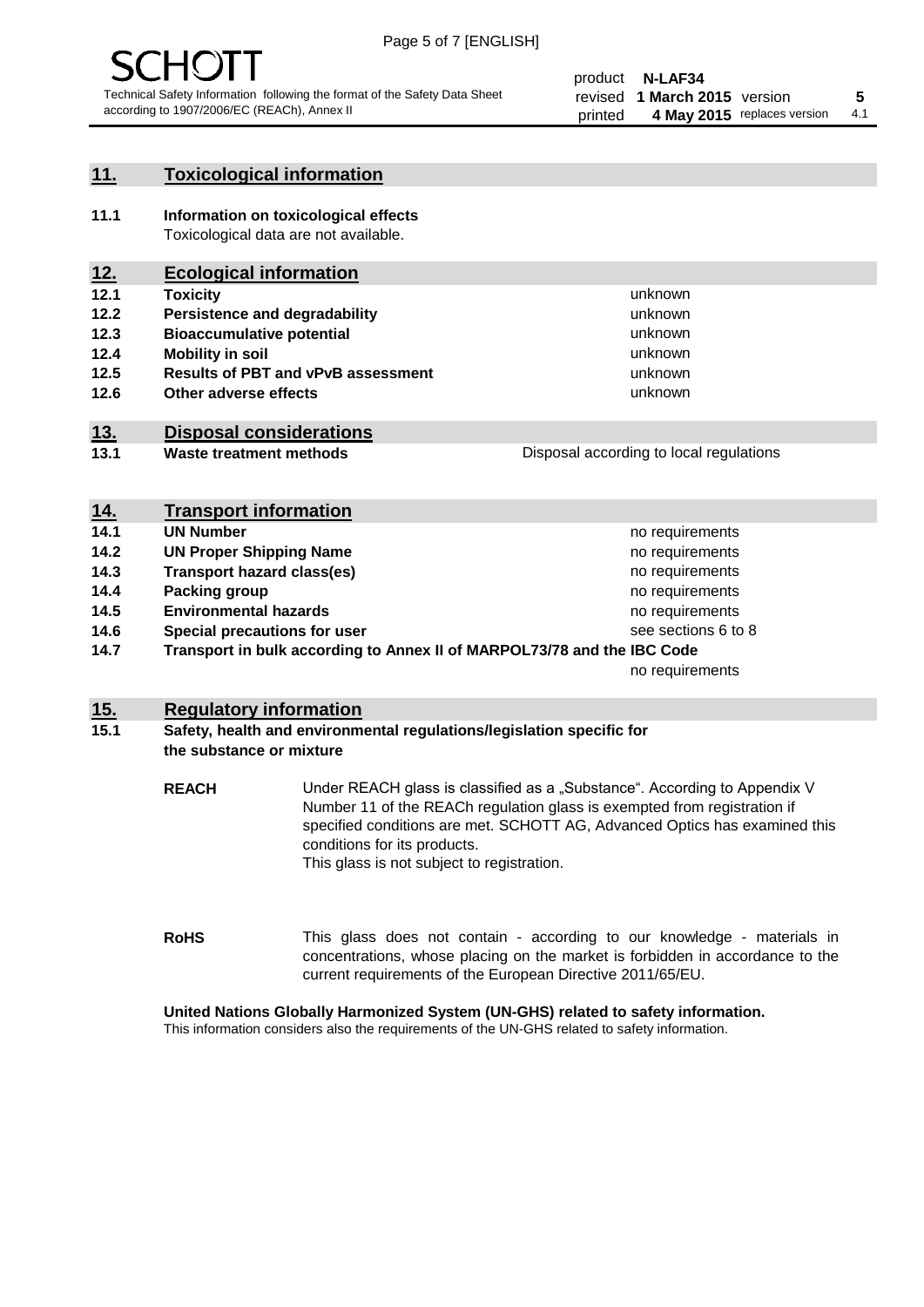# - JF

Technical Safety Information following the format of the Safety Data Sheet according to 1907/2006/EC (REACh), Annex II

#### product **N-LAF34** revised **5 1 March 2015** version printed 4 May 2015 replaces version 4.1

#### **15.2 Chemical Safety Assessment**

A Chemical Safety Assessment has not been carried out.

#### **16. Other information**

#### **16.1 Composition of mixture according to raw materials, based on the oxides.**

| chemical                 |               | proportion    | SVHC (REACH) | Reg.  | <b>OSHA</b>                                   | <b>ACGIH</b>                                 | Carc. |
|--------------------------|---------------|---------------|--------------|-------|-----------------------------------------------|----------------------------------------------|-------|
| name                     | <b>CAS-No</b> | of weigth (%) | (Y/N)        | (Y/N) | <b>PEL</b>                                    | TLV                                          | (Y/N) |
| Boron Oxide              | 1303-86-2     | $20 - 30$     | Yes          | Yes   | $15 \text{ mg/m}^3$                           | $10 \text{ mg/m}^3$                          | No    |
| Barium Oxide             | 1304-28-5     | < 1           | No.          | Yes   | $0.5 \text{ mg/m}^3$ 0.05 mg/m <sup>3</sup>   |                                              | No    |
| Lanthanum Oxide          | 1312-81-8     | $40 - 50$     | No.          | No    | N/A                                           | N/A                                          | No    |
| Niobium Pentoxide        | 1313-96-8     | < 1           | No           | No    | N/A                                           | N/A                                          | No    |
| <b>Antimony Trioxide</b> | 1309-64-4     | < 1           | No.          | Yes   | $0.5 \,\mathrm{mq/m^3}$ 0.5 mg/m <sup>3</sup> |                                              | Yes   |
| Silica                   | 14808-60-7    | $1 - 10$      | No.          | Yes   |                                               | $0.1 \text{ mg/m}^3$ 0.025 mg/m <sup>3</sup> | No    |
| Yttrium Oxide            | 1314-36-9     | $1 - 10$      | No           | Yes   | 1 mg/m <sup>3</sup>                           | 1 mg/m <sup>3</sup>                          | No    |
| Zinc Oxide               | 1314-13-2     | $1 - 10$      | No.          | Yes   | $5 \text{ mg/m}^3$ (fume)                     | 2 mg/m <sup>3</sup> (R dust)                 | No    |
| Zirconium Oxide          | 1314-23-4     | $1 - 10$      | No           | Yes   | $5 \text{ mg/m}^3$                            | $5 \text{ mg/m}^3$                           | No    |

**The classification and limiting values are valid for the raw materials, see section 3. Glass is not a substance of very high concern (SVHC).**

#### **Explanations to the data in the table**

| SVHC(REACH)        | The raw material is listed in the candidate list of the substances of very high<br>concern                                                                 |
|--------------------|------------------------------------------------------------------------------------------------------------------------------------------------------------|
| Reg.               | Regulated chemical substance per list OSHA Regulations (Standards - 29 CFR)<br>Subpart 1910.1000 Tables Z1 to Z3 Limits for Air Contaminants               |
| OSHA / PEL         | Permissible exposure limit – for chemical materials, issued by the OSHA                                                                                    |
| <b>ACGIH / TLV</b> | Threshold limit value - chemical substances classification by the ACGIH                                                                                    |
| <b>OSHA</b>        | Occupational Safety and Health Administration, an organization of the US.<br>Department of Labor (www.osha.gov).                                           |
| <b>ACGIH</b>       | American Conference of Governmental Industrial Hygienists (ACGIH), an<br>member-based organization that advances occupational and environmental<br>health. |
| Carc.              | Chemical substance classified as carcinogen                                                                                                                |